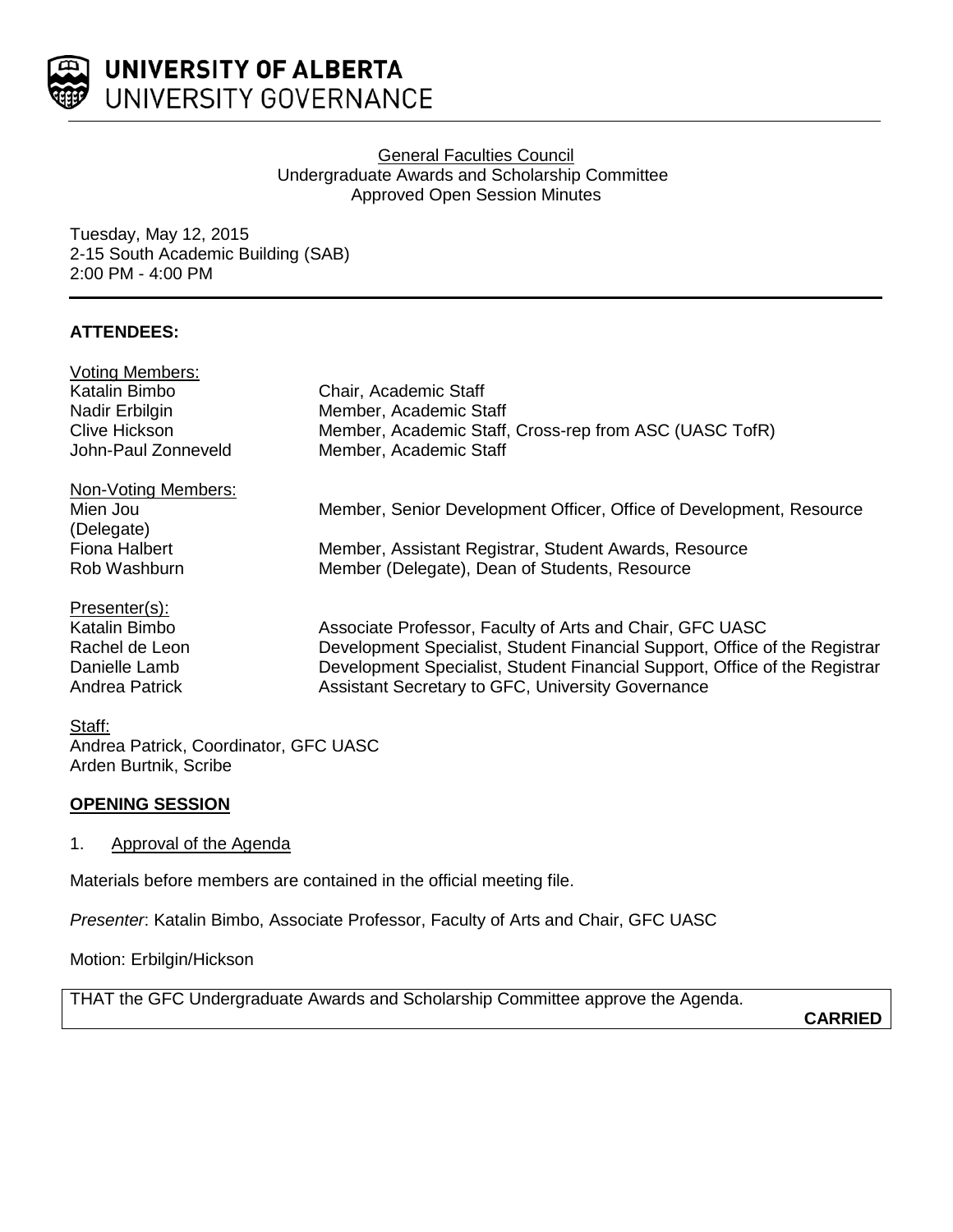# 2. Approval of the Open Session Minutes of April 14, 2015

Materials before members are contained in the official meeting file.

*Presenter*: Katalin Bimbo, Associate Professor, Faculty of Arts and Chair, GFC UASC

### *Discussion*:

The Chair made note of various spelling errors within the Minutes.

Motion: Hickson/Erbilgin

THAT the GFC Undergraduate Awards and Scholarship Committee approve the Minutes of April 14, 2015, as amended.

**CARRIED**

### 3. Comments from the Chair

The Chair commented on a number of relevant items to members.

## **ACTION ITEMS**

## 4. New Undergraduate Student Awards and Bursaries for Approval (May 12, 2015)

Materials before members are contained in the official meeting file.

*Presenter(s)*: Rachel de Leon and Danielle Lamb, Development Specialists, Student Financial Support, Office of the Registrar

*Purpose of the Proposal*: To approve new undergraduate awards and bursaries.

#### *Discussion*:

During the discussion in relation to this item, members expressed a number of questions and comments, including, but not limited to:

Item 1: A minor grammatical amendment was made in the award's Conditions.

Item 2: A minor grammatical amendment was made in the award's Conditions.

Item 4: A minor editorial change was made in the award's Conditions.

Item 5: A member sought clarification in regards to the "and/or" clause in the award's Conditions.

Item 6: Members discussed the terms of allocation in this award. A member suggested a minor editorial amendment.

Item 8: A member sought for clarification as to this award's Funded By section. Members discussed and proposed changes to the award's Conditions.

Item 9: A member requested clarification towards the Funded By section. Members discussed proper grammar usage within the award description.

Motion: Erbilgin/Zonneveld

THAT the GFC Undergraduate Awards and Scholarship Committee approve, under delegated authority from General Faculties Council, new Undergraduate Awards and Bursaries, as submitted by Student Financial Support and as set forth in Attachment 2, as amended, to be effective immediately.

**CARRIED**